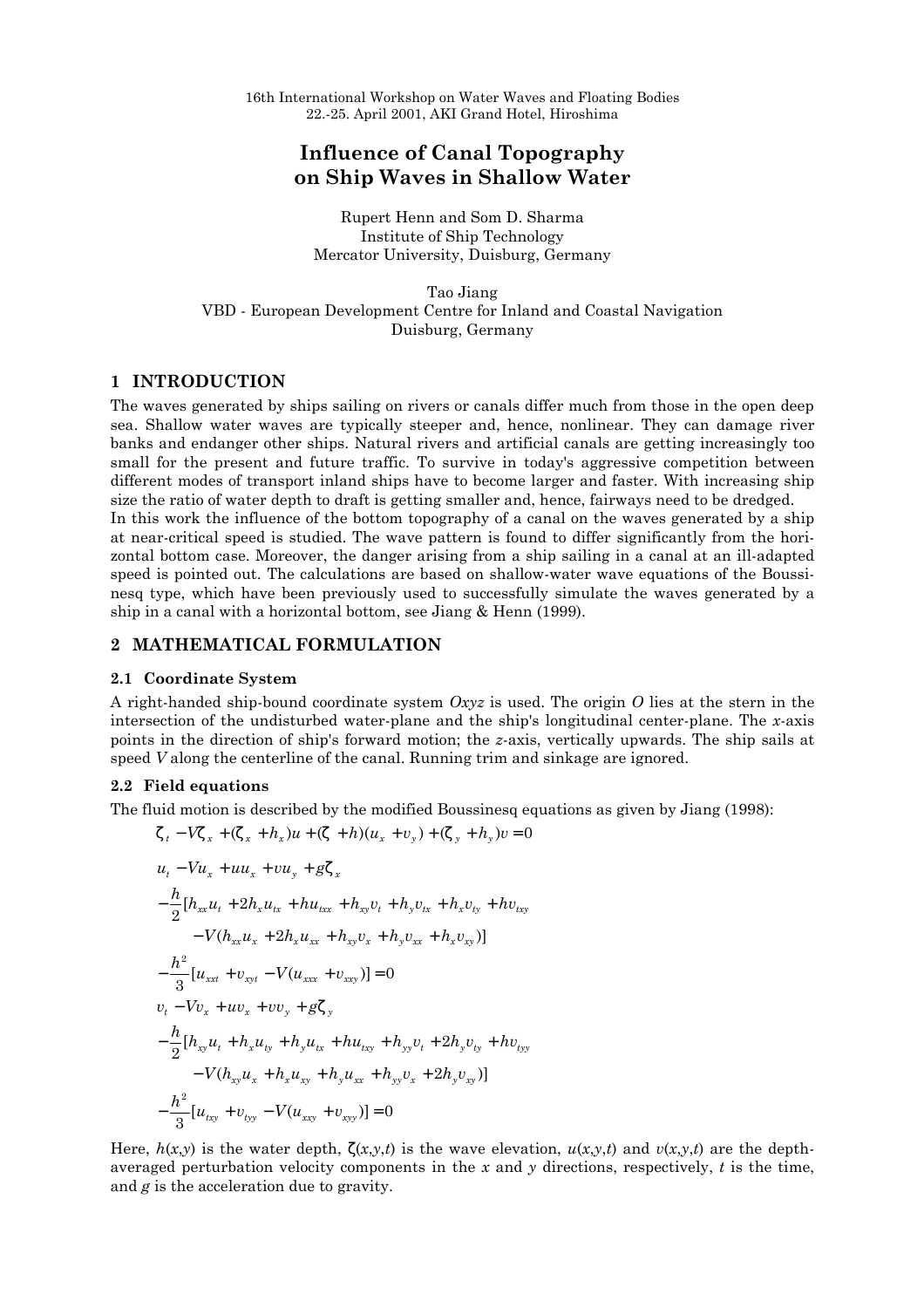#### **2.3 Boundary conditions**

On the boundaries of the computational domain sufficiently ahead of and behind the ship the Sommerfeld radiation condition

$$
q_t + \mathbf{S}q_x = 0
$$

is applied, where *q* stands for each of the variables  $\zeta$ , *u* and *v*, with  $\mathbf{s} = -V + \sqrt{gh}$  ahead of the ship and  $\mathbf{s} = -V - \sqrt{gh}$  behind the ship. The ship and canal are assumed to be both symmetric about their common longitudinal center-plane. So the entire flow is symmetric:

$$
z(y) = z(-y), u(y) = u(-y), v(y) = -v(-y).
$$

Therefore, the computational domain may be restricted to the half-plane  $y \ge 0$ . The vertical canal side-walls are supposed to be impermeable and perfectly reflecting.

#### **2.4 Ship modeling**

The flow perturbation caused by the ship hull is locally approximated by the slender-body theory. Therefore, the transverse velocity component *v* on the center-plane  $y = +0$  is given by

$$
v = \begin{cases} -\frac{1}{2} \frac{V}{h} \frac{dS}{dx} , & 0 \le x \le L \\ 0 , & \text{elsewhere} \end{cases}
$$

An inland passenger ferry (Main dimensions:  $L = 39.29$  m,  $B = 8.84$  m and  $T = 1.2$  m) is used as an exemplary ship; for further details see Jiang & Sharma (1998).

# **3 NUMERICAL METHOD**

The field equations are discretized in space and time using the (symmetric) Crank-Nicolson finite difference scheme. The resulting sparse matrix is solved by a standard SOR (Successive Over-Relaxation) method, namely, the Gauss-Seidel algorithm. A detailed description can be found in Jiang (1998).

# **4 CANAL TOPOGRAPHY**

Two essentially different types of canal-bottom topography are simulated: (i) A set of polygonal cross-sectional profiles which are uniform over the whole length of the canal; (ii) A rectangular profile with linearly decreasing water depth in the direction of ship's motion.

#### **4.1 Configuration A**

In configuration A the canal is 100 m wide; the water depth is 5 m in the central portion between two symmetric knuckle lines from where it decreases linearly to 1 m at the vertical side-walls. The *y*-coordinate of the knuckle varies from 50 m in case (a) – that is a rectangular profile – through  $37.5$  m (b),  $25$  m (c) to  $12.5$  m (d), see Fig. 1. Such profiles occur in many inland water canals.



Fig. 1 Four different profiles of the canal configuration A

# **4.2 Configuration B**

In configuration B the canal is also 100 m wide; the water depth varies from 5 m in the center to 3 m at the side walls as shown in Fig. 2, simulating a natural river with a deepened fairway.



Fig. 2 Profile of the canal configuration B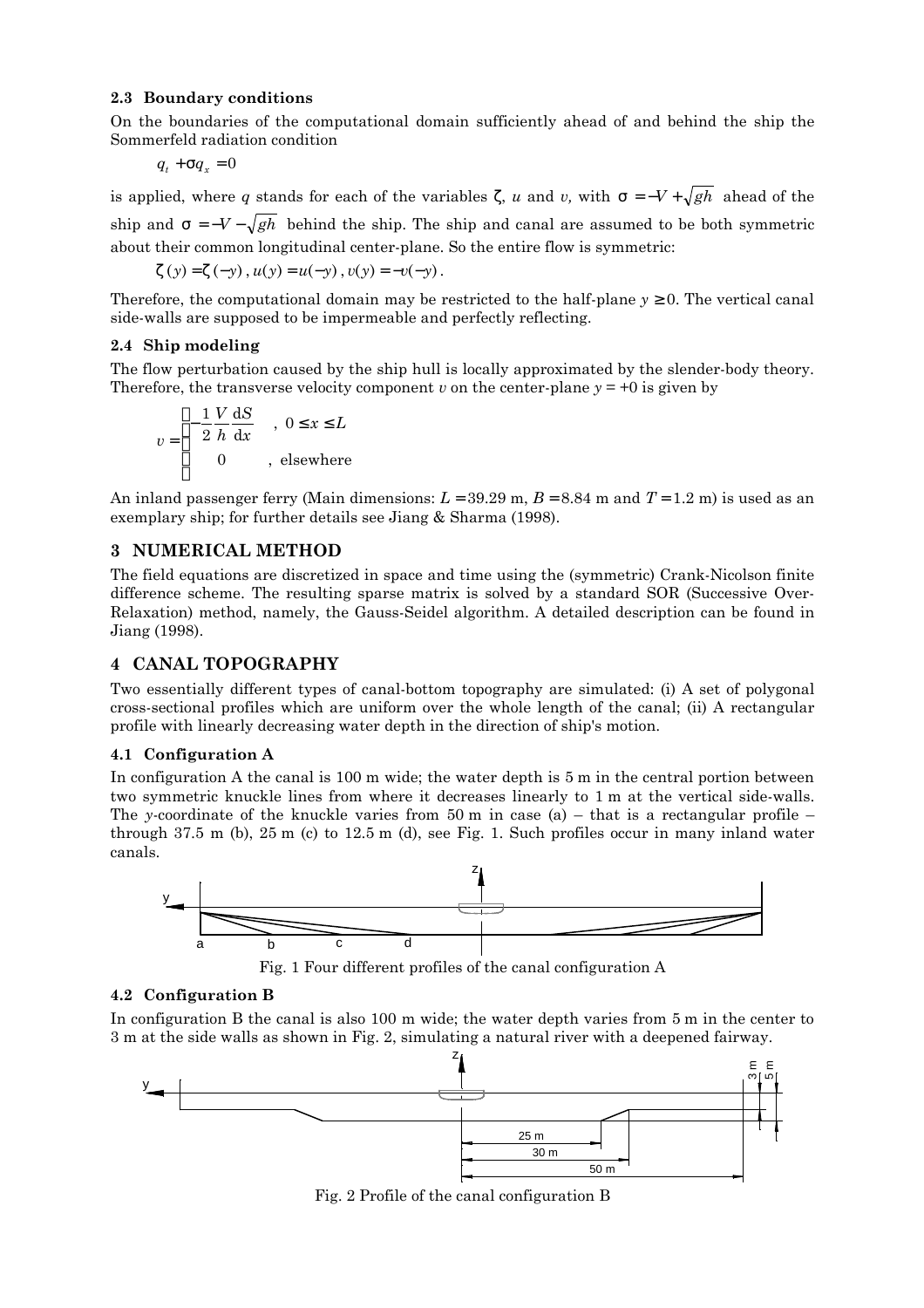# **5 RESULTS**

# **5.1 Configuration A**

Fig. 3 shows calculated wave patterns at ship speed 7 ms<sup>-1</sup> corresponding to local depth Froude number unity. In other words, the ship is sailing at critical speed for the depth at the canal center. In the rectangular profile (a) solitary waves running ahead of the ship can be clearly observed. They vanish gradually as the shallower outer region of the profile gets larger: (b)  $\rightarrow$  (c)  $\rightarrow$ (d), probably because the Froude number based on mean depth grows increasingly supercritical.





#### **5.2 Configuration B**

The ship moves again at a speed of  $7 \text{ ms}^{-1}$ . Fig. 4 shows the calculated wave pattern and longitudinal wave cuts at two chosen transverse locations. Looking first at the wave pattern, two solitary waves are evident. But whereas in the canal with a horizontal bottom (Fig. 3a) the amplitude of the solitary wave is constant over the full canal width, here the wave amplitude increases dramatically toward the side-walls. This may be hazardous for ambient traffic, specially for small craft that preferably sail in the outer shallower region of the canal to evade heavier vessels at the center. Comparing now the wave cut along the canal center-line  $(y = 0)$  with that near the sidewall  $(y = 41.6 \text{ m})$ , it is seen that the maximum wave elevation in the latter is twice as high. Such high waves near the side-walls are, of course, also a menace to the river banks.